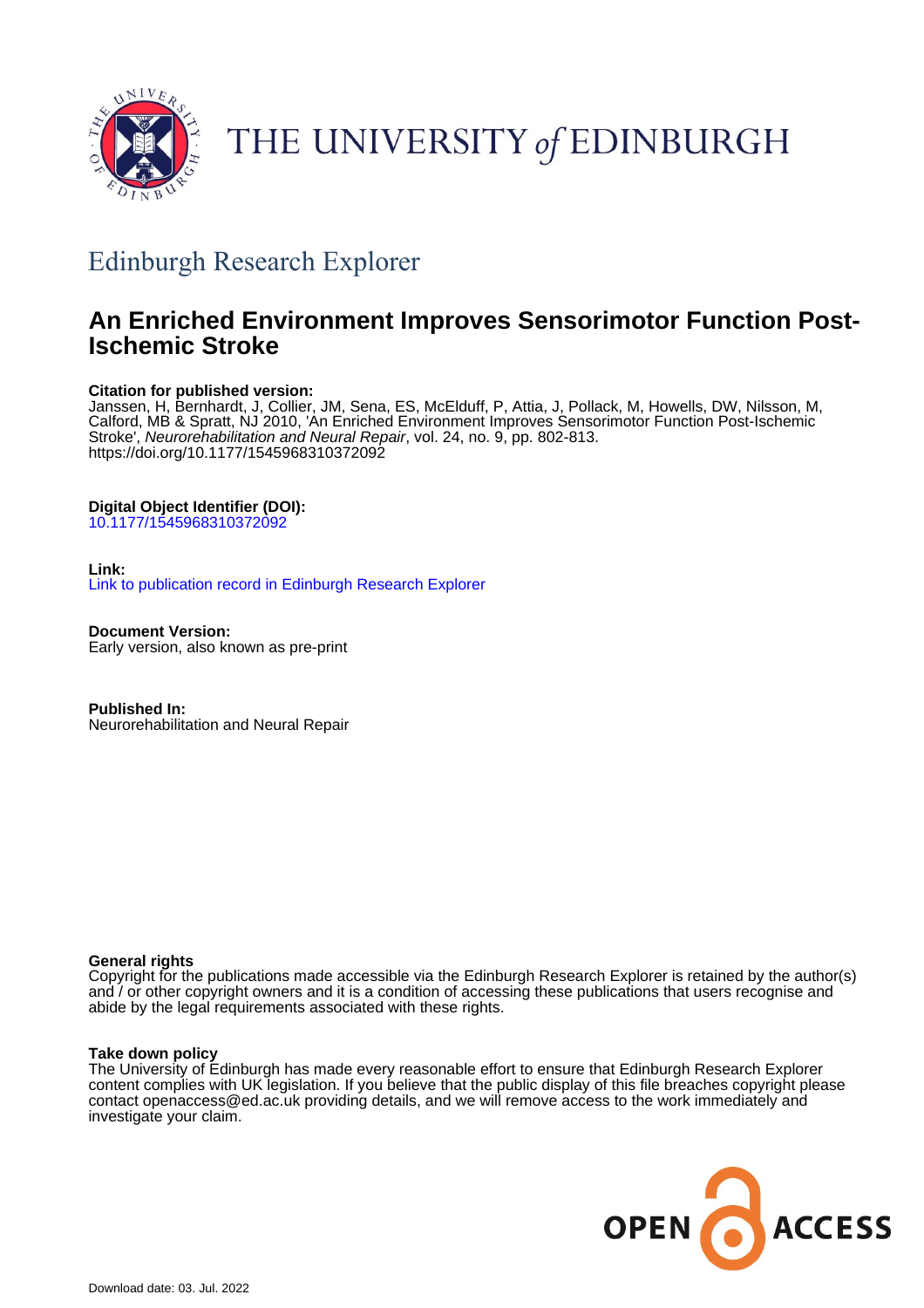# //nnr.sagepub.com/ Repair Neurorehabilitation and Neural

**An Enriched Environment Improves Sensorimotor Function Post-Ischemic Stroke**

DOI: 10.1177/1545968310372092 Neurorehabil Neural Repair 2010 24: 802 originally published online 12 September 2010 Howells, Michael Nilsson, Mike B. Calford and Neil J. Spratt Heidi Janssen, Julie Bernhardt, Janice M. Collier, Emily S. Sena, Patrick McElduff, John Attia, Michael Pollack, David W.

> <http://nnr.sagepub.com/content/24/9/802> The online version of this article can be found at:

> > Published by: **SSAGE**

<http://www.sagepublications.com>

On behalf of:



[American Society of Neurorehabilitation](http://www.asnr.com/)

**Additional services and information for Neurorehabilitation and Neural Repair can be found at:**

**Email Alerts:** <http://nnr.sagepub.com/cgi/alerts>

**Subscriptions:** <http://nnr.sagepub.com/subscriptions>

**Reprints:** <http://www.sagepub.com/journalsReprints.nav>

**Permissions:** <http://www.sagepub.com/journalsPermissions.nav>

**Citations:** <http://nnr.sagepub.com/content/24/9/802.refs.html>

[OnlineFirst Version of Record](http://nnr.sagepub.com/content/early/2010/09/10/1545968310372092.full.pdf) - Sep 12, 2010 >> [Version of Record -](http://nnr.sagepub.com/content/24/9/802.full.pdf) Nov 2, 2010

[What is This?](http://online.sagepub.com/site/sphelp/vorhelp.xhtml)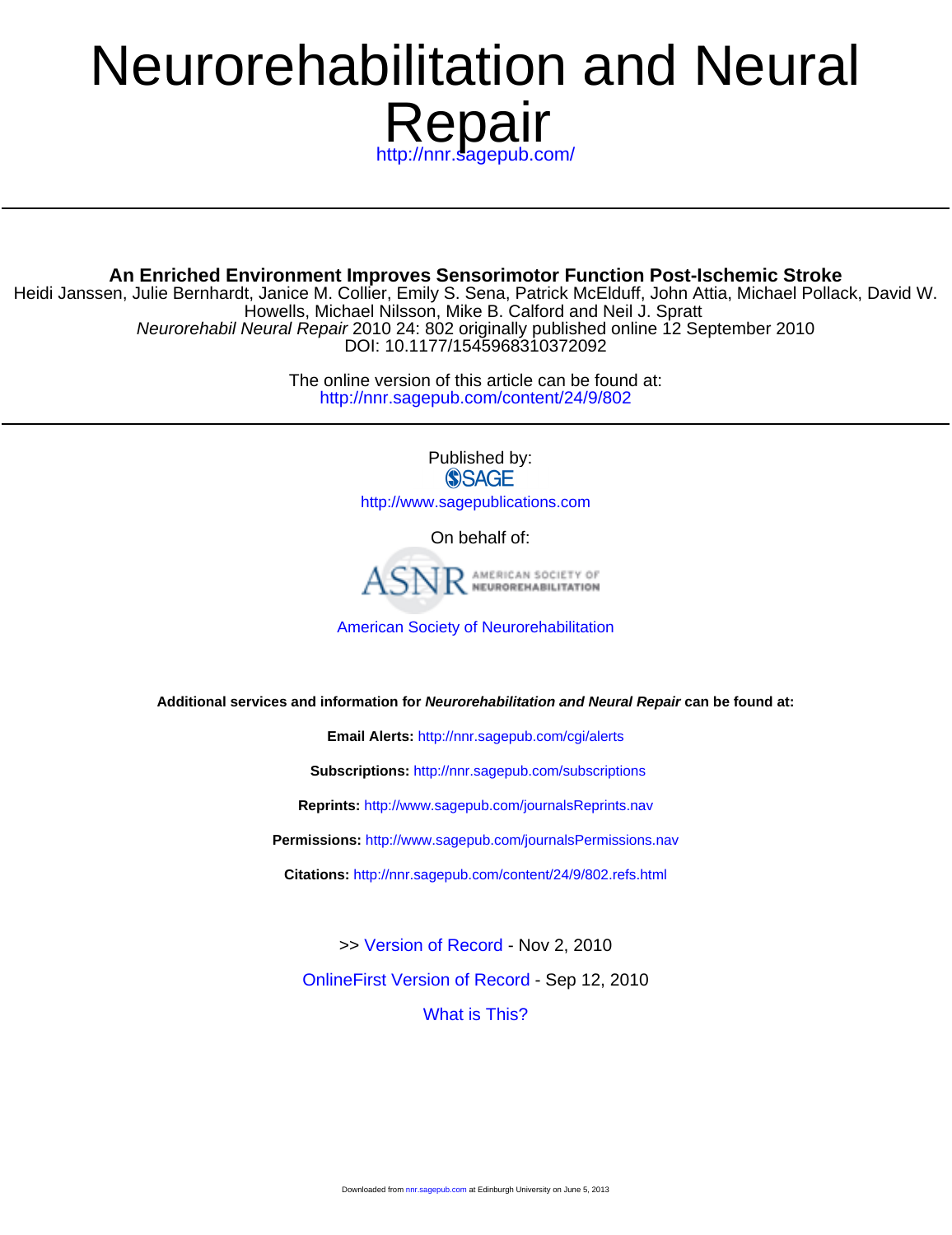# **An Enriched Environment Improves Sensorimotor Function Post–Ischemic Stroke**

Neurorehabilitation and Neural Repair 24(9) 802–813 © The Author(s) 2010 Reprints and permission: http://www. sagepub.com/journalsPermissions.nav DOI: 10.1177/1545968310372092 http://nnr.sagepub.com

**SSAGE** 

Heidi Janssen<sup>1,2</sup>, Julie Bernhardt, PhD<sup>3,4</sup>, Janice M. Collier, PhD<sup>3</sup>, **Emily S. Sena3,5, Patrick McElduff, PhD2,6, John Attia, PhD2,6,** Michael Pollack, FAFRM<sup>1,2</sup>, David W. Howells, PhD<sup>3,4</sup>, Michael Nilsson, MD, PhD<sup>7</sup>, Mike B. Calford, PhD<sup>2,6</sup>, and Neil J. Spratt, PhD, FRACP<sup>1,2,6</sup>

#### **Abstract**

*Objective*. An enriched environment (EE) refers to conditions that facilitate or enhance sensory, cognitive, motor, and social stimulation relative to standard (laboratory) conditions. Despite numerous published studies investigating this concept in animal stroke models, there is still debate around its efficacy. The authors performed a systematic review and meta-analysis to determine the efficacy of an EE on neurobehavioral scores, learning, infarct size, and mortality in animal models of ischemic stroke. *Methods*. Systematic review of controlled studies of the use of an EE in experimental stroke was conducted. Data extracted were analyzed using weighted mean difference meta-analysis. For pooled tests of neurobehavioral scores, a random effects standardized method was used. *Results*. Animals recovering in an EE poststroke had mean neurobehavioral scores 0.9 standard deviations (95% confidence interval  $\text{[Cl]} = 0.5 \cdot 1.3$ ;  $P < .001$ ) above the mean scores of animals recovering in standard conditions and showed a trend toward improvement in learning (25.1% improvement; 95% CI = 3.7-46.6; *P* = .02). There was no significant increase in death. Animals exposed to an EE had 8.0% larger infarcts than control animals (95% CI = 1.8-14.1; *P* = .015). *Conclusions*. The results indicate significant improvements in sensorimotor function with EE poststroke but suggest a small increase in infarct volume. Clarification of the underlying mechanisms requires further study but should not overshadow the observed functional improvements and their application to clinical trials during stroke rehabilitation.

#### **Keywords**

animal model of stroke, enriched environment, functional recovery

## **Introduction**

In 1947, neuropsychologist Donald Hebb compared rats housed in standard laboratory conditions to those he set free to roam and live in his house and found that the latter had better learning and problem-solving skills.<sup>1</sup> These results prompted further research into the concept of an enriched environment (EE). An EE refers to conditions that facilitate or enhance sensory, cognitive, and social stimulation relative to standard (laboratory) conditions.2

Even though there are no standardized protocols, an EE most often involves social housing (8 to 12 animals) in large cages that are filled with inanimate objects, for the purpose of increasing sensory, physical, and social stimulation. Such objects include but are not limited to ladders, ropes, tubes, balls, horizontal boards, swing boards, chains, toys, and on occasions, running wheels. Participation in activities within the EE is voluntary. Training of skilled motor tasks or other sensorimotor therapies is not included within this environment. Environmental novelty and cognitive stimulation is maintained through the rearrangement and changing of cage contents at varied intervals, depending on the laboratory.<sup>2</sup>

<sup>2</sup>University of Newcastle, Newcastle, Australia

<sup>3</sup>National Stroke Research Institute and University of Melbourne, Melbourne, Australia

4 University of Melbourne, Melbourne, Australia

<sup>5</sup>University of Edinburgh, Edinburgh, UK

6 Hunter Medical Research Institute, Newcastle, Australia

<sup>7</sup>Institute of Neuroscience and Physiology, University of Gothenburg, Gothenburg, Sweden

#### **Corresponding Author:**

Heidi Janssen, Hunter Stroke Service, Level 2, The Lodge, John Hunter Campus, Lookout Rd, New Lambton, NSW 2305, Australia Email: Heidi.Janssen@hnehealth.nsw.gov.au

<sup>&</sup>lt;sup>1</sup>Hunter Stroke Service, Hunter New England Health, New South Wales, Australia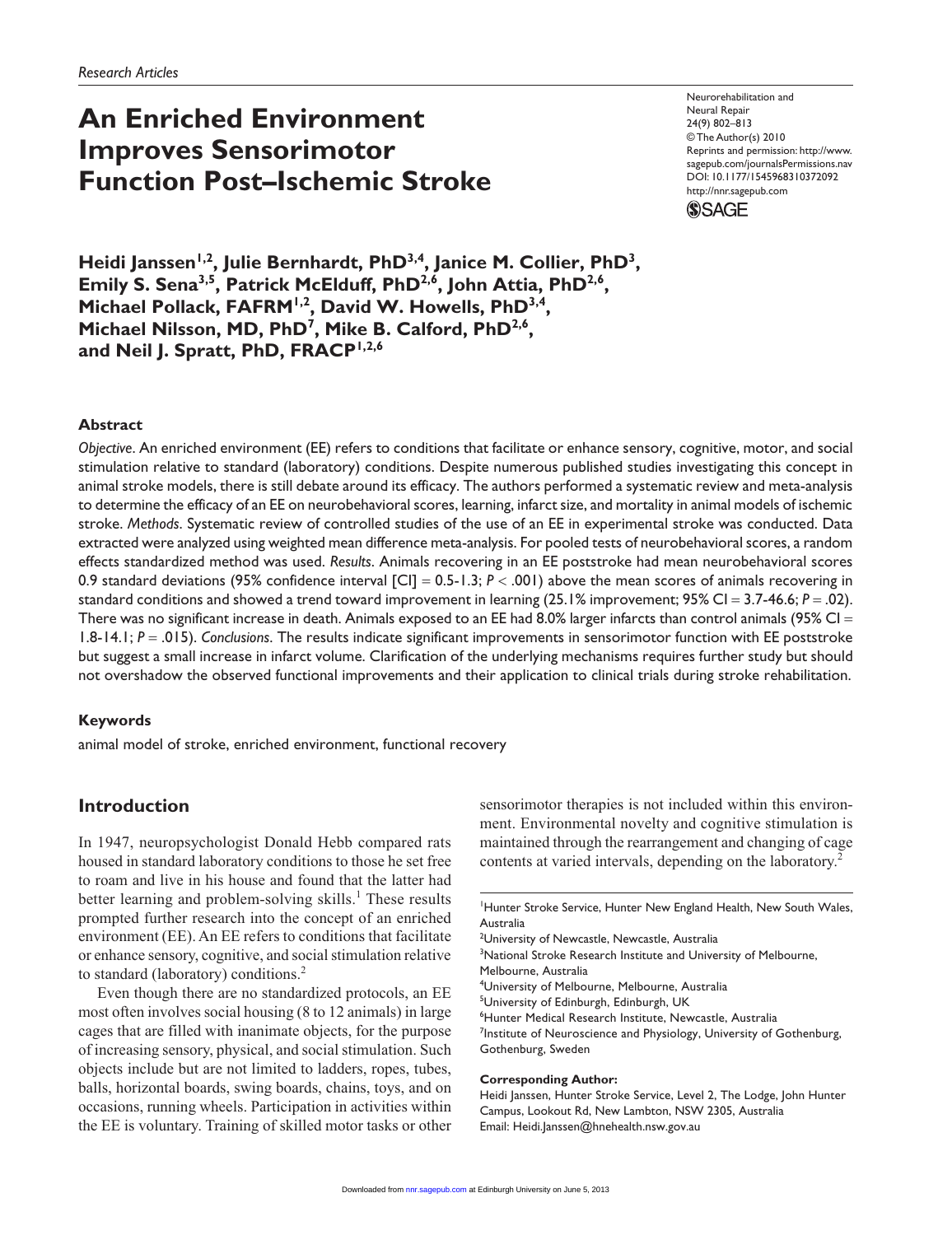EE has shown benefit for brain development and recovery from injury in a number of animal models.<sup>3</sup> Unlike other rehabilitation techniques investigated in animals such as constraint and specific limb training, use of an EE differs, in that it facilitates voluntary and challenge-free activity in stimulating surrounds.4 Application of this concept in animal stroke models has yielded inconsistent results. The majority of published studies report efficacy for enhancement of function and learning; however, some have had neutral or negative results.<sup>5,6</sup> Most have used relatively small numbers of animals, and estimates of effectiveness have varied.

The method of meta-analysis is well established in clinical trials. It enables increased precision in the determination of effectiveness of therapy by pooling data from a number of studies in an unbiased manner. Recently, this method has also been applied to animal studies and has made a significant contribution to the evaluation of effectiveness of therapies and to understanding how aspects of experimental design may affect study outcome.<sup>7-9</sup>

Our aim was to conduct a systematic review and metaanalysis to establish the quality of studies examining the use of an EE in animal stroke models and determine the effect an EE has on neurobehavioral scores, learning, infarct size, and mortality in these models. Determining the quality and efficacy of this environmental intervention is a necessary step before any attempts are made to translate this concept into the clinical setting.

## **Methods**

This meta-analysis was based on previously published methods.8 Searches were performed on October 2, 2008, from the electronic databases PubMed, MEDLINE, BIOSIS, and EMBASE using the following search strategy: (recovery of function OR behavior OR treatment outcome OR motor activity) AND (stroke OR cerebral infarct OR cerebrovascular accident OR CVA OR brain ischemia OR focal cortical ischemia OR cortical infarct OR cerebral ischemia OR MCA occlusion OR middle cerebral artery occlusion OR brain hypoxia) AND (animal OR mice OR rat OR animal model) AND (enrich\* AND environment\*). Manual search of the cited references from retrieved publications was also performed to identify any additional studies.

## *Inclusion Criteria and Outcome Measures*

All controlled studies of therapeutic EE in animal models of focal cerebral ischemia that presented data for any of our nominated outcomes were considered for inclusion. Intracerebral hemorrhage models were excluded, as were models of global ischemia (primarily a model of cardiac arrest). Neurobehavioral score (for performance on a neurobehavioral test examining sensorimotor function) was the primary

outcome. Secondary outcomes were learning, infarct size (volume or area), and death. Animals housed in standard laboratory conditions were designated as the control group.

#### *Data Extraction*

For each comparison, and for each control and treatment group, investigators (HJ and NJS) identified and extracted the number of animals per group, mean outcome, and standard error (SE) or standard deviation (SD). Where an outcome measure was measured serially, only the last measure was used because methodological limitations prevented pooling of data, and the last measure was considered most representative of the clinically relevant outcome of long-term functional recovery. When data were only presented graphically, attempts were made to obtain data from authors; if these were not available, values were measured from the published graphs. When animals were exposed to a physical or cognitive intervention in addition to exposure to an EE (cotreatment), this was noted. Cohorts receiving cotreatments with pharmacological or cell-based therapies were not included; however, where such studies presented data on both EE and standard-housed controls, data from these cohorts were included. Multiple publications (repeat publications) from the same study were noted, and all relevant data were allocated to the original group of animals studied. When a single control group served multiple treatment groups, the size of the control group entered into the meta-analysis was adjusted by dividing by the number of treatment groups served. Only animals that had died after allocation to the various housing conditions were used in the estimates for mortality, and animals that died during surgery or in the immediate postsurgical period were excluded from all calculations.

Housing density was a factor considered important in control conditions; hence, distinctions were made a priori between standard small-group housing (2-4 rats per cage) and social housing ( $n \geq 5$ ). Prospective and retrospective exclusion of animals was noted. For example, use of a neurobehavioral score as an inclusion criterion before assignment to an EE was classed as prospective, whereas exclusion on the basis of small histological lesion (postintervention) was classed as retrospective exclusion. Studies that excluded animals retrospectively were not included in the meta-analysis for infarct size because of the possibility of confounding. To minimize the loss of statistical power that results from the analysis of multiple outcomes, a single measure of the Morris Water Maze test was chosen for the outcome of learning. The distance swum (path length) to reach the target (in meters) was used. The authors considered the 3 parameters commonly reported: path length, latency, and speed. Path length would be the least affected by residual motor impairments and hence would be more representative of the animal's cognitive abilities.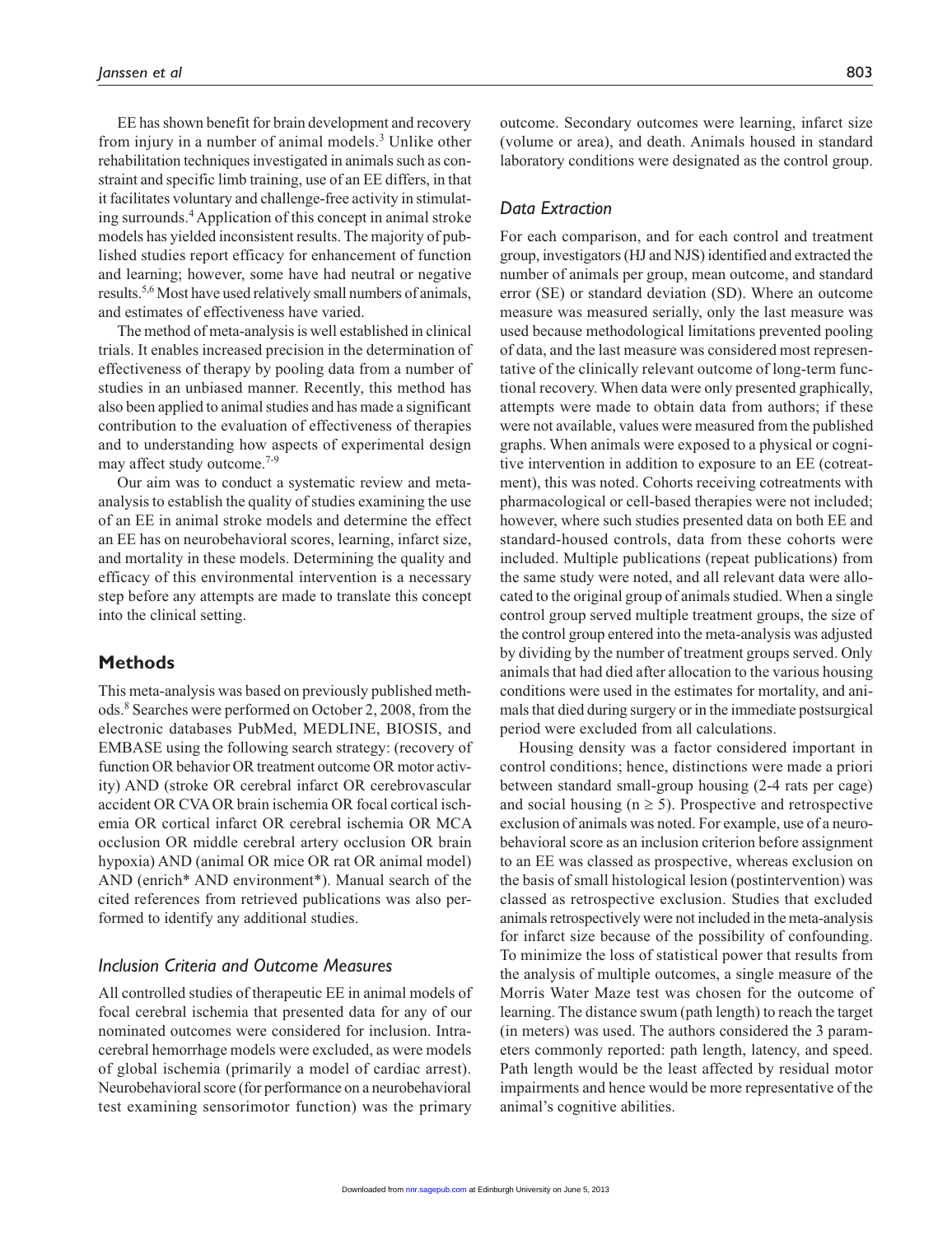Quality was assessed against the Collaborative Approach to Meta Analysis and Review of Animal Data from Experimental Stroke (CAMARADES) study quality checklist,<sup>10</sup> which comprises (1) publication in a peer-reviewed journal, (2) statement of control of temperature, (3) randomization to treatment group, (4) blinded induction of ischemia, (5) blinded assessment of outcome, (6) avoidance of anesthetics with marked intrinsic neuroprotective properties, (7) use of animals with hypertension or diabetes,  $(8)$  sample size calculation, (9) statement of compliance with regulatory requirements, and (10) statement regarding possible conflicts of interest. Statements of randomization to treatment group were taken at face value. Absence of such a statement was interpreted as an indication that randomization did not occur.

Other pertinent data, including species, time of commencement of the EE relative to stroke, time of assessment, housing conditions of control animals, type of ischemia, duration of ischemia (for temporary occlusions), method of ventilation, method of anesthetic induction, dose (hours/day) and length (days) of the EE, and inclusion of a running wheel (yes/no), were also extracted for the purpose of exploring the effect such variables had on each outcome via stratified analyses.

#### *Statistical Analysis*

All meta-analyses were performed using a random effects model. For the primary outcome, neurobehavioral scores, data were pooled using a standardized mean difference (SMD) meta-analysis. In the case of the use of multiple tests of sensorimotor function, only 1 pooled outcome measure was entered into the analysis for each experimental animal. Weighted mean difference (WMD) was considered inappropriate for this pooled analysis, given the differences in neurobehavioral tests' measurement scales. Where specific neurobehavioral tests were performed in at least 3 individual publications, results were pooled. These data and that for infarct volume and learning were analyzed using WMD. Odds ratios and confidence intervals (CIs) were estimated for mortality. Significance level was set at *P* < .05 for the primary outcome (neurobehavioral score) and the associated exploratory analyses. For ease of comparison, data are presented with 95% CIs. To account for multiple secondary comparisons, significance level was set at *P* < .017 for the outcomes of learning, infarct size, and death. Stratified analyses to determine potential sources of heterogeneity were performed on aspects of study quality and design for the pooled and the individual neurobehavioral score data sets, infarct size, and learning. The significance of differences between n groups was assessed by portioning heterogeneity and by using the  $\chi^2$  distribution with (n – 1) degrees of freedom, with the significance level set at *P* < .01. Overall heterogeneity was examined using the  *statistic.<sup>11</sup>* 

#### **Results**

In all, 21 studies both met the inclusion criteria and presented complete data sets (Figure 1 and Table 1). The median quality score was 5 of a possible total of 10 (interquartile range 5-6), with all but 1 study (with a score of  $8$ )<sup>12</sup> scoring between 4 and 6 of a possible 10. Nine (43%) of the included publications reported randomization and 7 (33%) reported blinded assessment of outcome. Nearly all studies that reported randomization failed to specify details of this process. No study reported sample size calculations or whether surgeons were blinded to group allocation. The small number of experiments that contributed to each outcome resulted in insufficient power to statistically assess publication bias.

## *Efficacy*

*Neurobehavioral scores*. We found that 13 studies (contributing 17 individual experiments) had complete data sets for the outcome of neurobehavioral scores. Exposure to an EE poststroke significantly improved function, with mean neurobehavioral scores that were 0.9 SDs greater than those of control animals (95% CI = 0.5-1.3; *P* < .001; Figure 2A). The most frequently used tests were rotating pole (7 experiments), limb placement (5 experiments), horizontal beam (4 experiments), and ladder test (4 experiments). An EE significantly improved neurobehavioral scores in the rotating pole, horizontal beam, and limb placement tests (Figure 2B). The ladder test point estimate of effect was in the direction of benefit but was not statistically significant  $(P = .408)$ .

Stratification of the pooled neurobehavioral data revealed that 2 outlying studies $6,23$  were the major contributors to heterogeneity (Figure 2A). Removal of associated data improved homogeneity ( $I^2 = 65\%$  to  $I^2 = 0$ ).

Exploratory analyses of the rotating pole test did not reveal any significant contributors to heterogeneity. Both time to administration ( $P = .008$ ) and length of exposure ( $P = .008$ ) to EE were significant sources of heterogeneity in the ladder test. The stratification according to these 2 variables separated out identical studies, so the major contributor to the observed heterogeneity could not be identified.

Learning. Only one<sup>14</sup> of the 8 studies used the labyrinth and radial arm test to assess learning. All others used the Morris Water Maze. Therefore, to improve homogeneity and enable use of WMD analysis, labyrinth and radial arm test results were excluded from further analysis.

Animals housed in an EE poststroke had a 25.1% improvement in learning relative to controls  $(95\% \text{ CI} = 3.7-46.6;$ *P* = .022; Figure 3), although this estimate showed moderate heterogeneity. Exploratory analyses revealed a 51.1% (95%)  $CI = 30.9 - 71.4$ ) improvement in randomized animals  $(3 \text{ experi-}$ ments), compared with only 8.6% (95% CI =  $-13.1$  to 30.3) in those that were not randomized (5 experiments;  $P = .004$ ).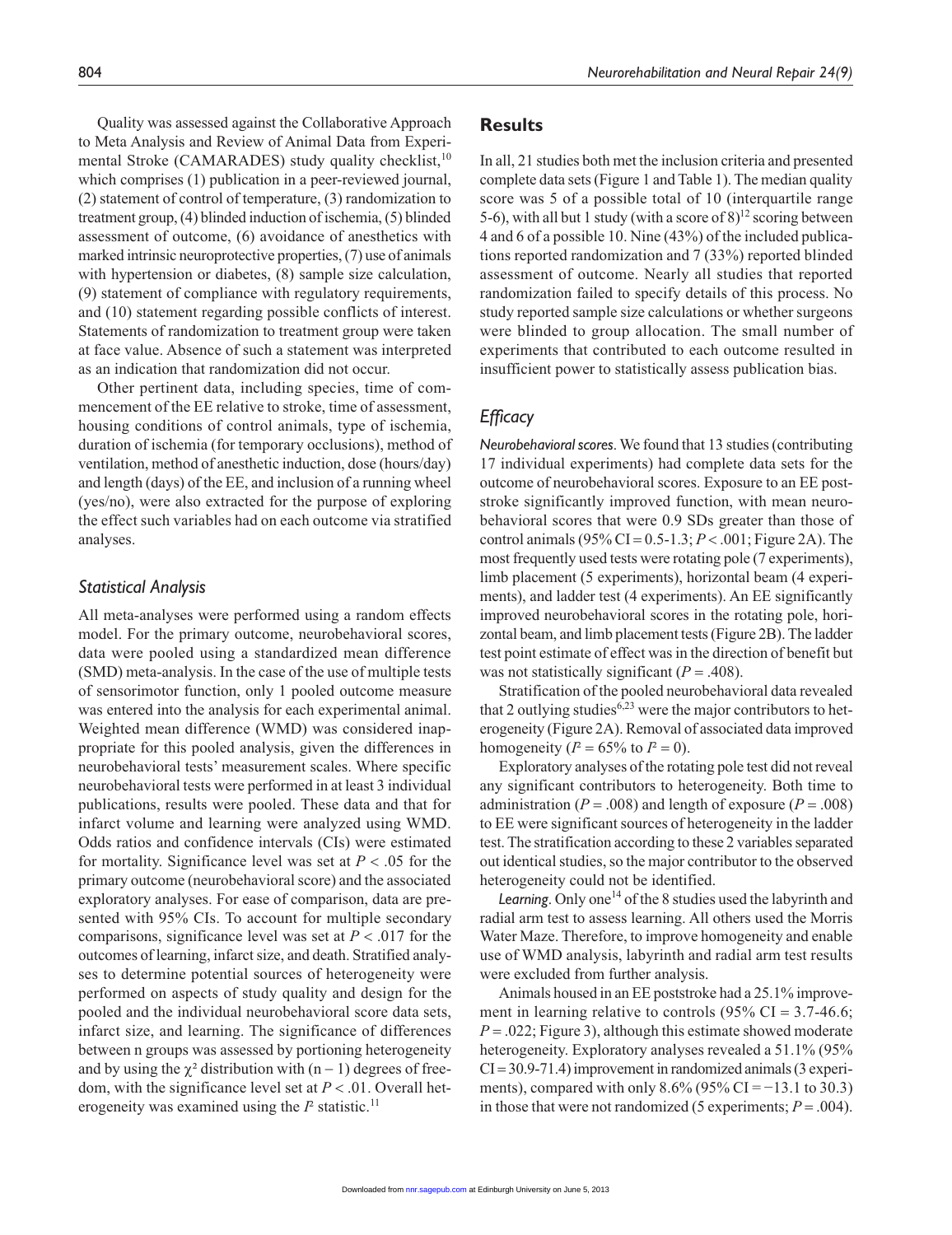

**Figure 1.** Schematic of study selection

a Only 1 of 6 was completely excluded from the analysis as the remaining 5 presented data for other outcome measures

*Infarct size and mortality*. Animals recovering in an EE had an 8.0% larger infarct postintervention than control animals (95% CI = 1.6-14.5;  $P = .015$ ; Figure 4). There was low

heterogeneity for this outcome  $(I^2 = 0)$ , and exploratory analyses did not reveal anything of significance. A total of 7 studies (15 experiments) presented appropriate data for statistical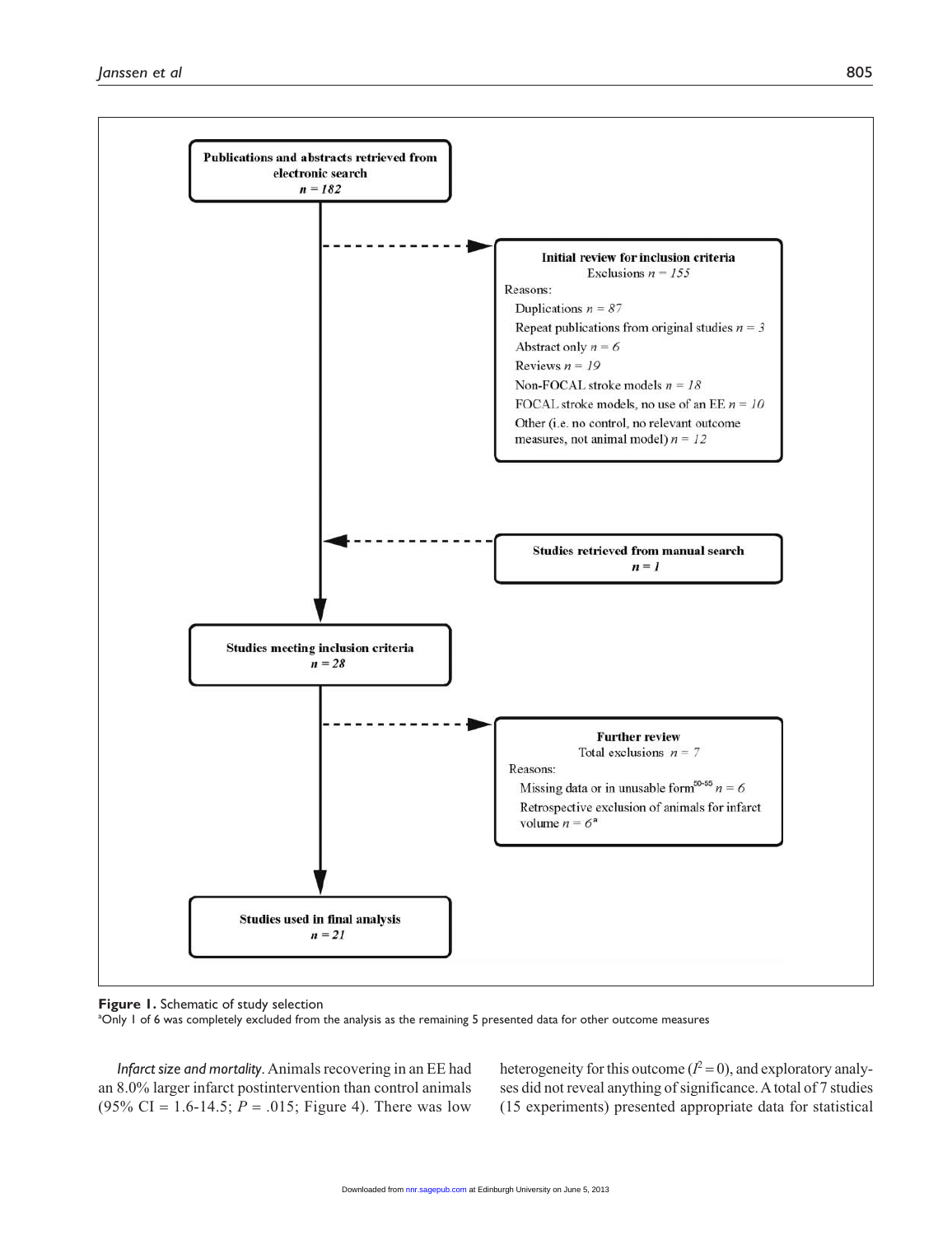|                                        |      |                  |                         |                  | Neurobehavioral Score |                                       |                        |                   |          |           |
|----------------------------------------|------|------------------|-------------------------|------------------|-----------------------|---------------------------------------|------------------------|-------------------|----------|-----------|
|                                        |      |                  |                         |                  |                       | Individual Test Analyses              |                        |                   |          |           |
| Study                                  | Year | Quality<br>Score | Pooled<br>Analysis      | Rotating<br>Pole | Limb<br>Placement     | <b>Traverse</b><br>Horizontal<br>Beam | Ladder<br>(Horizontal) | Infarct<br>Volume | Learning | Mortality |
| Biernaskie et al <sup>13</sup>         | 2004 | 5                | 3                       |                  |                       |                                       | 2                      |                   |          |           |
| Buchhold et al <sup>14</sup>           | 2007 | 5                | $\overline{\mathbf{2}}$ |                  |                       |                                       |                        |                   |          |           |
| Dahlqvist et al <sup>15</sup>          | 1999 | 5                |                         |                  |                       |                                       |                        | 6                 |          |           |
| Dahlqvist et al <sup>16</sup>          | 2004 | 6                |                         |                  |                       |                                       |                        | 2                 |          |           |
| Hicks et al <sup>6</sup>               | 2008 | 5                |                         |                  |                       |                                       |                        |                   |          |           |
| Johansson <sup>17</sup>                | 1996 | 4                |                         |                  |                       |                                       |                        |                   |          |           |
| Johansson<br>and Ohlsson <sup>18</sup> | 1996 | 6                |                         |                  |                       |                                       |                        |                   |          |           |
| Komitova et al <sup>19</sup>           | 2005 | 5                |                         |                  |                       |                                       |                        |                   |          |           |
| Matsumori et al <sup>20</sup>          | 2006 | 4                |                         |                  |                       |                                       |                        |                   |          |           |
| Nygren<br>and Wieloch <sup>21</sup>    | 2005 | 5                |                         |                  |                       |                                       |                        |                   |          |           |
| Nygren et al <sup>22</sup>             | 2006 | 5                |                         |                  |                       |                                       |                        |                   |          |           |
| Ohlsson and<br>Johansson <sup>23</sup> | 1995 | 6                | $\overline{2}$          | $\overline{2}$   | $\overline{2}$        | 2                                     |                        |                   |          | 2         |
| Puurunen et al <sup>24</sup>           | 2001 | 5                |                         |                  |                       |                                       |                        |                   |          |           |
| Puurunen et al <sup>5</sup>            | 2001 | 5                |                         |                  |                       |                                       |                        |                   |          |           |
| Risedal et al <sup>25</sup>            | 1999 | 4                |                         |                  |                       |                                       |                        |                   | 2        | 2         |
| Risedal et al <sup>26</sup>            | 2002 | 6                |                         |                  |                       |                                       |                        |                   |          |           |
| Ronnback et al <sup>27</sup>           | 2005 | 6                |                         |                  |                       |                                       |                        |                   |          |           |
| Sonninen et al <sup>28</sup>           | 2006 | 4                |                         |                  |                       |                                       |                        |                   |          |           |
| Wang et al <sup>29</sup>               | 2008 | 7                |                         |                  |                       |                                       |                        |                   |          |           |
| Windle et al <sup>30</sup>             | 2007 | 5                |                         |                  |                       |                                       |                        |                   |          |           |
| Wurm et al <sup>31</sup>               | 2007 | 5                |                         |                  |                       |                                       |                        | $\overline{2}$    |          |           |

| Table 1. Number of Individual Experiments Per Publication Contributing to Each Outcome Analysis |  |  |  |
|-------------------------------------------------------------------------------------------------|--|--|--|
|-------------------------------------------------------------------------------------------------|--|--|--|

analysis. Recovering in an EE poststroke did not have any significant effect on mortality (OR =  $1.0$ ; 95% CI =  $0.5-1.9$ ;  $I^2 = 7\%$ ).

## *Exploratory Analyses*

Experimental design between studies varied significantly (see Table 2). The a priori distinctions made regarding housing conditions of control animals became redundant as only 1 of the included studies used social conditions ( $n = 10$ ) animals). The majority used standard housing, and 6 housed animals individually. Only one included an experimental paradigm in which animals received enriched housing both prior to and following stroke,<sup>23</sup> and just more than half of the included studies incorporated a running wheel into the EEs. Other parameters that varied included the time of commencement of environmental enrichment, ranging from 1 to 30 days; length of exposure to enrichment from 1 to 90 days; and changes in cage contents and frequency of exchange or rearrangement of contents from once a week to daily. Exploratory analyses to determine the contribution of these aspects and the effect of previously listed pertinent variables (see Data Extraction section) were performed, but insufficient data and many sources of variability prevented any meaningful conclusions.

## **Discussion**

Our aim was to determine the efficacy of an EE poststroke using systematic review and meta-analysis. We are the first to attempt to analyze systematically all EE-based studies in animal models of ischemic stroke. The results demonstrate the significant beneficial effects of EE on neurobehavioral scores, overall, and on 3 of the 4 most frequently used individual tests. There was a strong trend for improvement in learning and a small but statistically significant increase in infarct size. There was no increased likelihood of death.

Moderate levels of heterogeneity were present in results for pooled neurobehavioral scores, the rotating pole and ladder tests, and learning. This was anticipated given the variability of study designs and small numbers of comparisons. Pooling of data revealed favorable effects on sensorimotor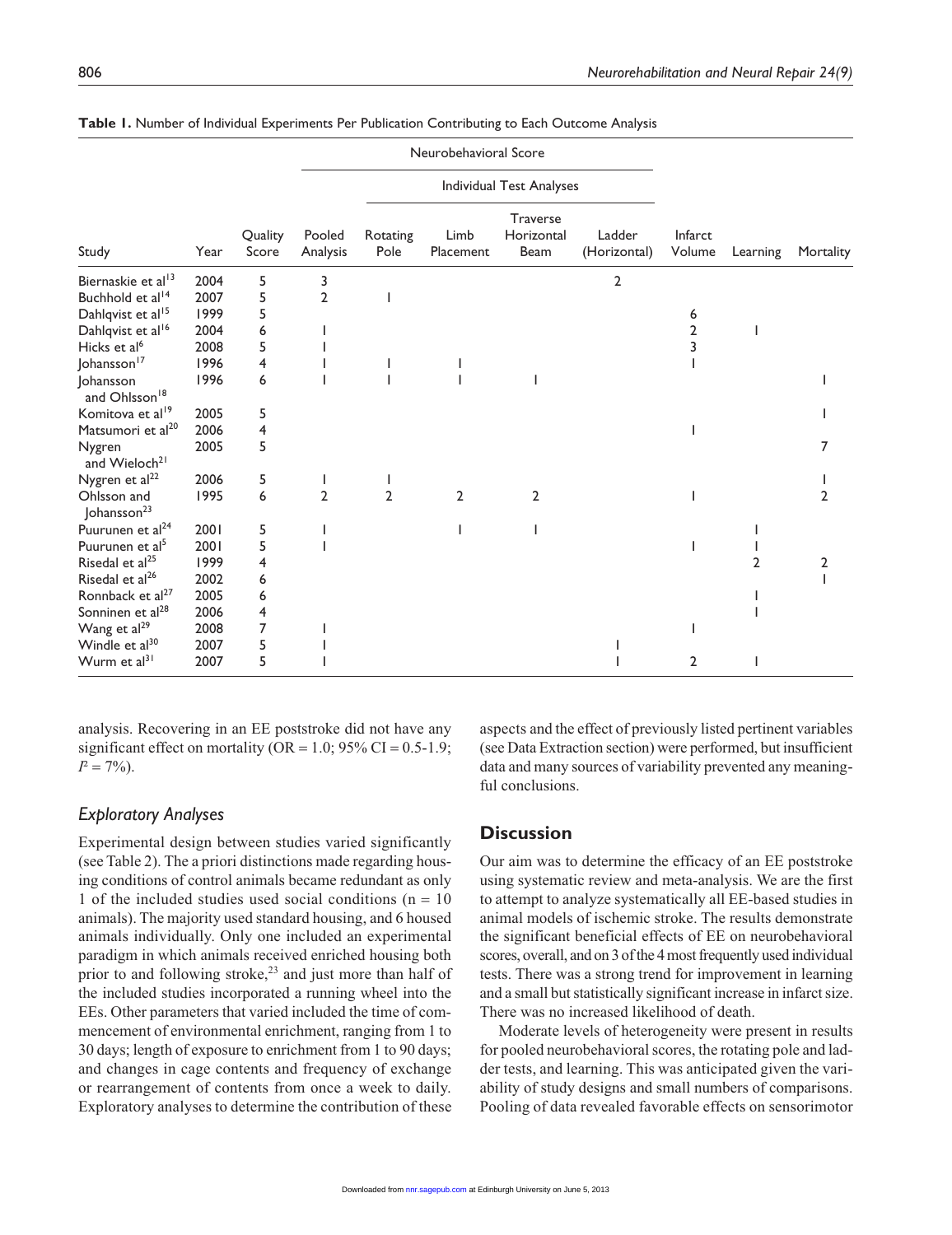

**Figure 2.** A. Estimates and 95% confidence intervals of effect size for an enriched environment (EE) on pooled neurobehavioral score. B. Estimates and 95% confidence intervals of effect size for an EE on neurobehavioral score by individual test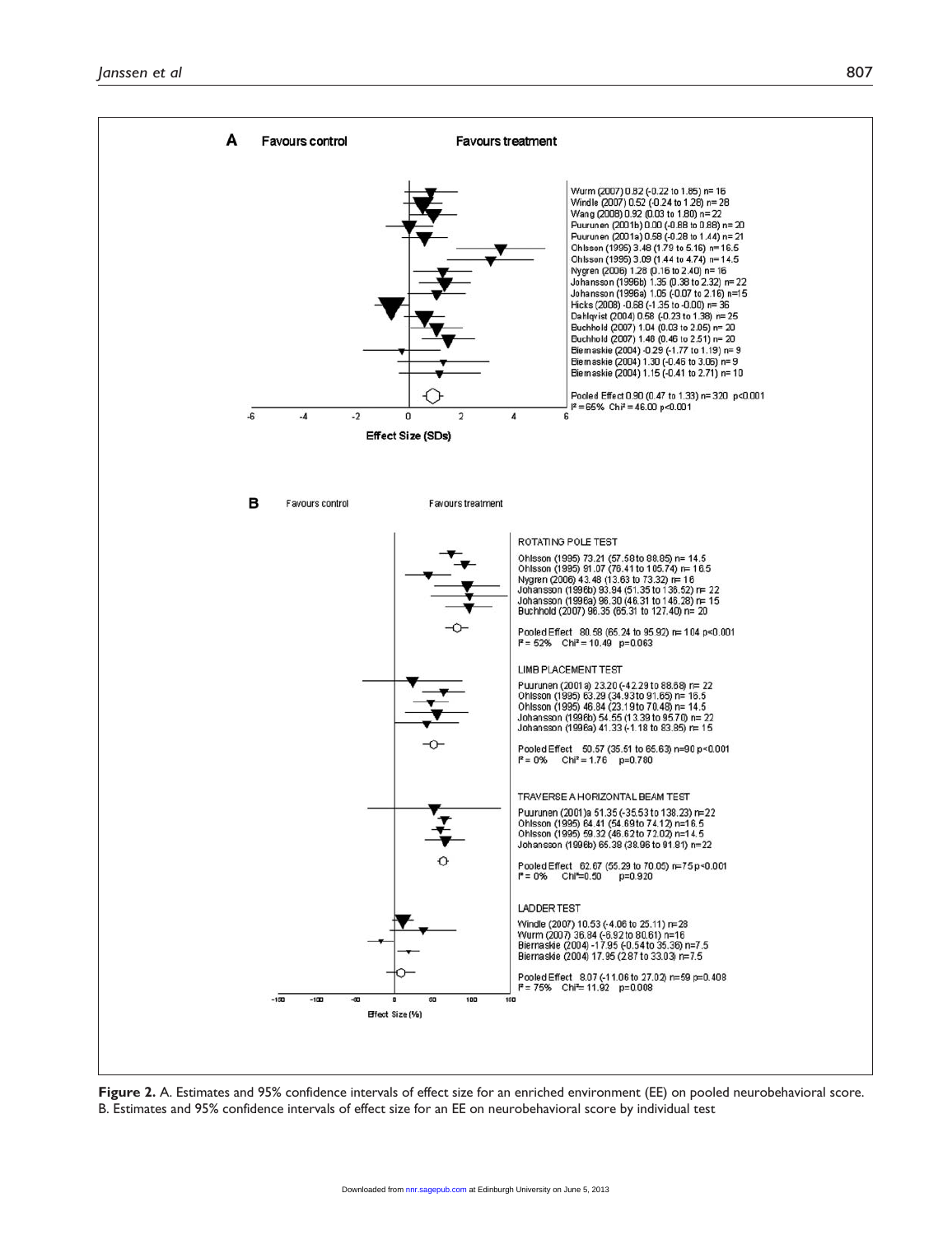

**Figure 3.** Estimates and 95% confidence intervals of effect size for an enriched environment (EE) on learning



**Figure 4.** Estimates and 95% confidence intervals of effect size for an enriched environment (EE) on infarct size

function of animals recovering in an EE, even despite the largest experiment ( $n = 36$ ) showing a trend favoring control. Small numbers and study heterogeneity prevented meaningful analysis of the contribution of individual components of the EE, such as exercise (running wheel), to outcome. Data from studies of intracerebral hemorrhage and global ischemia were not included in the meta-analysis in order to limit heterogeneity, and anticipated numbers of studies in these models were far too small to conduct separate analyses. Nevertheless, published studies on the effect of an EE on functional outcomes in such models are generally consistent with those found in focal ischemic models.32-36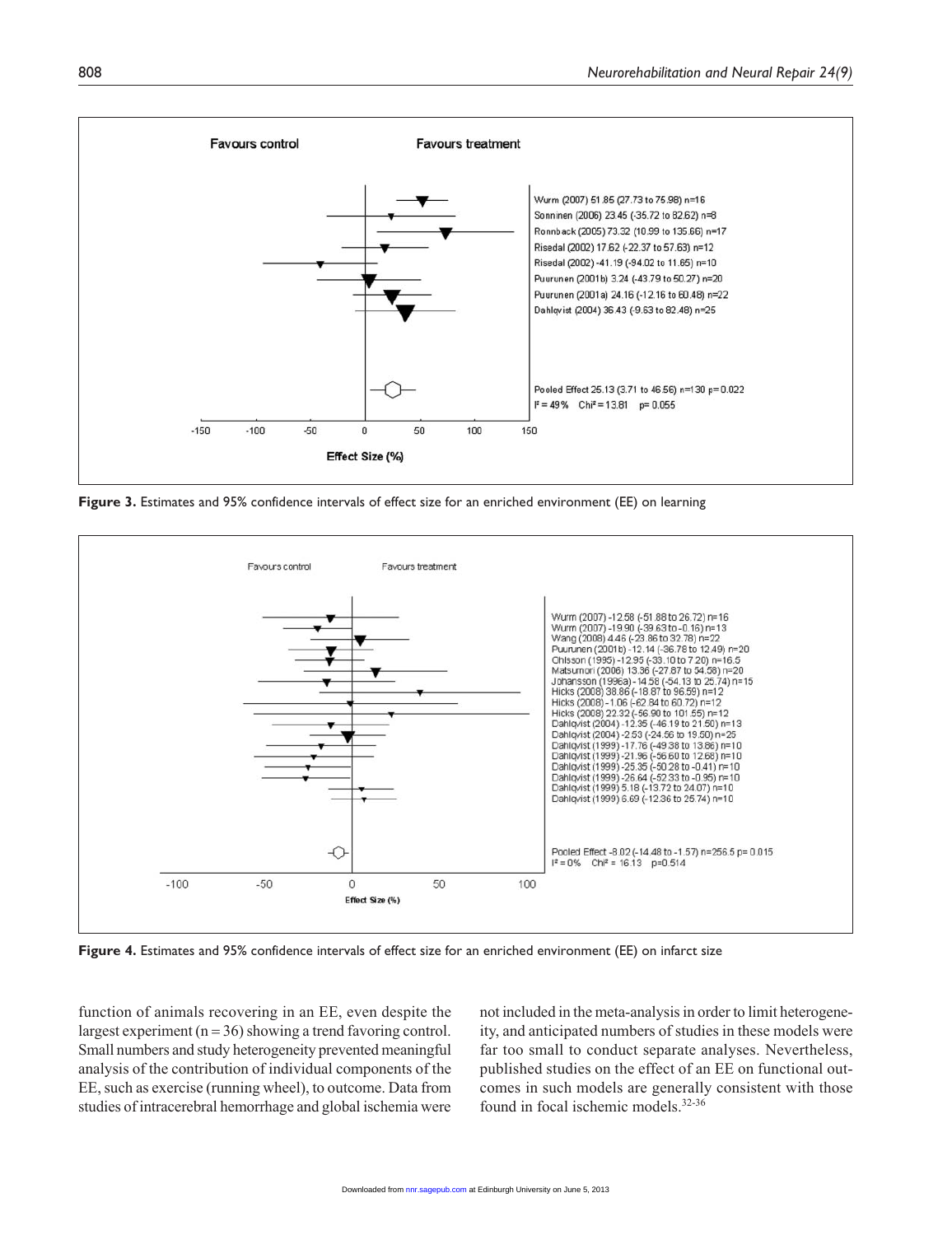| blocks<br>Changes<br>week)<br>(Per<br>ž<br>$\frac{5}{2}$<br>$\sim$<br>N<br>2<br>2<br>2<br>m<br>$\sim$<br>$\overline{ }$<br>m<br>ო<br>m<br>$\sim$<br>$10 - 15$<br>$10 - 15$<br>cage<br>$8 - 10$<br>$-5 - 6$<br>$6 - 8$<br>$6 - 8$<br>$\frac{4}{6}$<br>$\frac{5}{2}$<br>$\overline{a}$<br>$\geq$<br>$\overline{a}$<br>$\subseteq$<br>$\subseteq$<br>$\infty$<br>8<br>$\infty$<br>ò<br>o<br>∾<br>$\infty$<br>4<br>↖<br>Multilevel cage, 880 × 650 ×<br>Multilevel cage, 880 × 650 ×<br>2 cages, $610 \times 460 \times 460$ ,<br>cages, $610 \times 460 \times 460$ ,<br>2 cages, $610 \times 460 \times 460$ ,<br>story, $760 \times 560 \times 770$<br>$2\text{-story}, 760 \times 560 \times 770$<br>connected by tunnel<br>connected by tunnel<br>connected by tunnel<br>Size of Cage (mm)<br>$815 \times 610 \times 1280$<br>$815 \times 610 \times 450$<br>$820 \times 610 \times 450$<br>$815 \times 610 \times 450$<br>$815 \times 610 \times 450$<br>$820 \times 610 \times 450$<br>$820 \times 610 \times 450$<br>$820 \times 610 \times 450$<br>$850 \times 750 \times 400$<br>$815 \times 610 \times 450$<br>NS (large)<br>NS (large)<br>NS (large)<br>1400<br>1400<br>$\frac{5}{2}$<br>$\sim$<br>$\sim$<br>19, and 29<br>Length of<br>1, 2, 6, 11,<br>29 and 34<br>35 and 10<br>41 and 35<br>27, 55, 83<br>EE (days)<br>$9$ and $41$<br>$12 - 54$<br>56ª<br>$\overline{c}$<br>27<br>œ<br>$\frac{8}{2}$<br>26<br>28<br>8<br>25<br>23<br>32<br>S<br>$\overline{5}$<br>$\overline{ }$<br>24<br>Per Day<br>Hours<br>3 and<br>$\mathcal{Z}$<br>21<br>ম ম<br>$\frac{5}{4}$<br>$\frac{5}{4}$<br>ž<br>$\frac{5}{4}$<br>ž<br>$\frac{5}{4}$<br>ž<br>$\frac{5}{4}$<br>$74^{\circ}$<br>ž<br>ň<br>21 S<br>Ņ<br>Commenced<br>(days post<br>5 and 30<br>I and 7<br>stroke)<br>Ш<br>L<br>$\infty$<br>22<br>$\infty$<br>$\sim$<br>$\sim$<br>Conditions<br>Control<br>5<br>ದ<br>5<br>55<br>5 ہ<br>5<br>5<br>ದ<br>ದ<br>능<br>5<br>ದ<br>5<br>ᢑ<br>≏<br>≏<br>മ മ<br>≏<br>Year<br>1999<br>2008<br>1996<br>2005<br>2006<br>2005<br>2006<br>1995<br>2005<br>2008<br>2004<br>1996<br>1999<br>2002<br>2006<br>2007<br>2004<br>2001<br>2007<br>2007<br>2001<br>Buchhold et al <sup>14</sup><br>Dahlqvist et al <sup>16</sup><br>Dahlqvist et al <sup>15</sup><br>Sonninen et al <sup>28</sup><br>Puurunen et al <sup>5</sup><br>Windle et al <sup>30a</sup><br>Johansson and<br>Nygren et al <sup>22</sup><br>Risedal et al <sup>25a</sup><br>Johansson <sup>23</sup><br>Risedal et al <sup>26</sup><br>Wurm et al <sup>31</sup><br>Ohlsson and<br>Ohlsson <sup>18</sup><br>Wang et al <sup>29</sup><br>Wieloch <sup>21</sup><br>Nygren and<br>Johansson <sup>17</sup><br>Hicks et al <sup>6</sup><br>Matsumori<br>Biernaskie<br>Ronnback<br>Komitova<br>Puurunen<br>$et al^{13a}$<br>et al <sup>19</sup><br>et al <sup>24</sup><br>$et$ al $^{20}$<br>et al $^{27}$<br>Study |  |  |  |  | 出                                                                                                                 |
|-------------------------------------------------------------------------------------------------------------------------------------------------------------------------------------------------------------------------------------------------------------------------------------------------------------------------------------------------------------------------------------------------------------------------------------------------------------------------------------------------------------------------------------------------------------------------------------------------------------------------------------------------------------------------------------------------------------------------------------------------------------------------------------------------------------------------------------------------------------------------------------------------------------------------------------------------------------------------------------------------------------------------------------------------------------------------------------------------------------------------------------------------------------------------------------------------------------------------------------------------------------------------------------------------------------------------------------------------------------------------------------------------------------------------------------------------------------------------------------------------------------------------------------------------------------------------------------------------------------------------------------------------------------------------------------------------------------------------------------------------------------------------------------------------------------------------------------------------------------------------------------------------------------------------------------------------------------------------------------------------------------------------------------------------------------------------------------------------------------------------------------------------------------------------------------------------------------------------------------------------------------------------------------------------------------------------------------------------------------------------------------------------------------------------------------------------------------------------------------------------------------------------------------------------------------------------------------------------------------------------------------------------------------------------------------------------------------------------------------------------------------------------------------------------------------------------------------------------------------|--|--|--|--|-------------------------------------------------------------------------------------------------------------------|
|                                                                                                                                                                                                                                                                                                                                                                                                                                                                                                                                                                                                                                                                                                                                                                                                                                                                                                                                                                                                                                                                                                                                                                                                                                                                                                                                                                                                                                                                                                                                                                                                                                                                                                                                                                                                                                                                                                                                                                                                                                                                                                                                                                                                                                                                                                                                                                                                                                                                                                                                                                                                                                                                                                                                                                                                                                                             |  |  |  |  | Contents                                                                                                          |
|                                                                                                                                                                                                                                                                                                                                                                                                                                                                                                                                                                                                                                                                                                                                                                                                                                                                                                                                                                                                                                                                                                                                                                                                                                                                                                                                                                                                                                                                                                                                                                                                                                                                                                                                                                                                                                                                                                                                                                                                                                                                                                                                                                                                                                                                                                                                                                                                                                                                                                                                                                                                                                                                                                                                                                                                                                                             |  |  |  |  | Ropes, beams, platforms, and various toys                                                                         |
|                                                                                                                                                                                                                                                                                                                                                                                                                                                                                                                                                                                                                                                                                                                                                                                                                                                                                                                                                                                                                                                                                                                                                                                                                                                                                                                                                                                                                                                                                                                                                                                                                                                                                                                                                                                                                                                                                                                                                                                                                                                                                                                                                                                                                                                                                                                                                                                                                                                                                                                                                                                                                                                                                                                                                                                                                                                             |  |  |  |  | Catwalk, playing toys, hiding tunnel, and running wheel                                                           |
|                                                                                                                                                                                                                                                                                                                                                                                                                                                                                                                                                                                                                                                                                                                                                                                                                                                                                                                                                                                                                                                                                                                                                                                                                                                                                                                                                                                                                                                                                                                                                                                                                                                                                                                                                                                                                                                                                                                                                                                                                                                                                                                                                                                                                                                                                                                                                                                                                                                                                                                                                                                                                                                                                                                                                                                                                                                             |  |  |  |  | Chain, swing, horizontal boards, inclined boards, wooden                                                          |
|                                                                                                                                                                                                                                                                                                                                                                                                                                                                                                                                                                                                                                                                                                                                                                                                                                                                                                                                                                                                                                                                                                                                                                                                                                                                                                                                                                                                                                                                                                                                                                                                                                                                                                                                                                                                                                                                                                                                                                                                                                                                                                                                                                                                                                                                                                                                                                                                                                                                                                                                                                                                                                                                                                                                                                                                                                                             |  |  |  |  | Wooden tunnels, ladders, chain, swing, elevated horizontal<br>boards, inclined boards, running wheel              |
|                                                                                                                                                                                                                                                                                                                                                                                                                                                                                                                                                                                                                                                                                                                                                                                                                                                                                                                                                                                                                                                                                                                                                                                                                                                                                                                                                                                                                                                                                                                                                                                                                                                                                                                                                                                                                                                                                                                                                                                                                                                                                                                                                                                                                                                                                                                                                                                                                                                                                                                                                                                                                                                                                                                                                                                                                                                             |  |  |  |  | Tubes, beams, shelves, ropes and ladders, and access to<br>running wheel one 6-hour session per week              |
|                                                                                                                                                                                                                                                                                                                                                                                                                                                                                                                                                                                                                                                                                                                                                                                                                                                                                                                                                                                                                                                                                                                                                                                                                                                                                                                                                                                                                                                                                                                                                                                                                                                                                                                                                                                                                                                                                                                                                                                                                                                                                                                                                                                                                                                                                                                                                                                                                                                                                                                                                                                                                                                                                                                                                                                                                                                             |  |  |  |  | Chain, swing, horizontal boards, connecting boards, wooden<br>blocks, swing boards                                |
|                                                                                                                                                                                                                                                                                                                                                                                                                                                                                                                                                                                                                                                                                                                                                                                                                                                                                                                                                                                                                                                                                                                                                                                                                                                                                                                                                                                                                                                                                                                                                                                                                                                                                                                                                                                                                                                                                                                                                                                                                                                                                                                                                                                                                                                                                                                                                                                                                                                                                                                                                                                                                                                                                                                                                                                                                                                             |  |  |  |  | Chain, swing, horizontal boards, connecting boards, wooden<br>blocks and metal objects, swing board               |
|                                                                                                                                                                                                                                                                                                                                                                                                                                                                                                                                                                                                                                                                                                                                                                                                                                                                                                                                                                                                                                                                                                                                                                                                                                                                                                                                                                                                                                                                                                                                                                                                                                                                                                                                                                                                                                                                                                                                                                                                                                                                                                                                                                                                                                                                                                                                                                                                                                                                                                                                                                                                                                                                                                                                                                                                                                                             |  |  |  |  | Chains, swing, horizontal and vertical boards, wooden<br>blocks, and objects of different sizes and materials     |
|                                                                                                                                                                                                                                                                                                                                                                                                                                                                                                                                                                                                                                                                                                                                                                                                                                                                                                                                                                                                                                                                                                                                                                                                                                                                                                                                                                                                                                                                                                                                                                                                                                                                                                                                                                                                                                                                                                                                                                                                                                                                                                                                                                                                                                                                                                                                                                                                                                                                                                                                                                                                                                                                                                                                                                                                                                                             |  |  |  |  | 3-Dimensional labyrinth maze, ladder, chains, hammock,<br>running wheel, wooden blocks, and nylon bones           |
|                                                                                                                                                                                                                                                                                                                                                                                                                                                                                                                                                                                                                                                                                                                                                                                                                                                                                                                                                                                                                                                                                                                                                                                                                                                                                                                                                                                                                                                                                                                                                                                                                                                                                                                                                                                                                                                                                                                                                                                                                                                                                                                                                                                                                                                                                                                                                                                                                                                                                                                                                                                                                                                                                                                                                                                                                                                             |  |  |  |  | Plastic tubes, ladders, chains, robes, platforms, running<br>wheel, toys                                          |
|                                                                                                                                                                                                                                                                                                                                                                                                                                                                                                                                                                                                                                                                                                                                                                                                                                                                                                                                                                                                                                                                                                                                                                                                                                                                                                                                                                                                                                                                                                                                                                                                                                                                                                                                                                                                                                                                                                                                                                                                                                                                                                                                                                                                                                                                                                                                                                                                                                                                                                                                                                                                                                                                                                                                                                                                                                                             |  |  |  |  | Plastic tubes, ladders, chains, ropes, platforms, ramps,<br>running wheel, toys                                   |
|                                                                                                                                                                                                                                                                                                                                                                                                                                                                                                                                                                                                                                                                                                                                                                                                                                                                                                                                                                                                                                                                                                                                                                                                                                                                                                                                                                                                                                                                                                                                                                                                                                                                                                                                                                                                                                                                                                                                                                                                                                                                                                                                                                                                                                                                                                                                                                                                                                                                                                                                                                                                                                                                                                                                                                                                                                                             |  |  |  |  | Chain, swing, horizontal boards, connecting boards, wooden<br>blocks, swing boards                                |
|                                                                                                                                                                                                                                                                                                                                                                                                                                                                                                                                                                                                                                                                                                                                                                                                                                                                                                                                                                                                                                                                                                                                                                                                                                                                                                                                                                                                                                                                                                                                                                                                                                                                                                                                                                                                                                                                                                                                                                                                                                                                                                                                                                                                                                                                                                                                                                                                                                                                                                                                                                                                                                                                                                                                                                                                                                                             |  |  |  |  | Shelves, running wheel, manipulative objects (glass balls, jars,<br>wooden objects), one wall constructed of bars |
|                                                                                                                                                                                                                                                                                                                                                                                                                                                                                                                                                                                                                                                                                                                                                                                                                                                                                                                                                                                                                                                                                                                                                                                                                                                                                                                                                                                                                                                                                                                                                                                                                                                                                                                                                                                                                                                                                                                                                                                                                                                                                                                                                                                                                                                                                                                                                                                                                                                                                                                                                                                                                                                                                                                                                                                                                                                             |  |  |  |  | Shelves, running wheel, manipulative objects (glass balls, jars,<br>wooden objects), one wall constructed of bars |
|                                                                                                                                                                                                                                                                                                                                                                                                                                                                                                                                                                                                                                                                                                                                                                                                                                                                                                                                                                                                                                                                                                                                                                                                                                                                                                                                                                                                                                                                                                                                                                                                                                                                                                                                                                                                                                                                                                                                                                                                                                                                                                                                                                                                                                                                                                                                                                                                                                                                                                                                                                                                                                                                                                                                                                                                                                                             |  |  |  |  | Chain, swing board, horizontal boards, inclined boards,<br>wooden blocks                                          |
|                                                                                                                                                                                                                                                                                                                                                                                                                                                                                                                                                                                                                                                                                                                                                                                                                                                                                                                                                                                                                                                                                                                                                                                                                                                                                                                                                                                                                                                                                                                                                                                                                                                                                                                                                                                                                                                                                                                                                                                                                                                                                                                                                                                                                                                                                                                                                                                                                                                                                                                                                                                                                                                                                                                                                                                                                                                             |  |  |  |  | Horizontal and vertical boards, chain, swing, and swing board                                                     |
|                                                                                                                                                                                                                                                                                                                                                                                                                                                                                                                                                                                                                                                                                                                                                                                                                                                                                                                                                                                                                                                                                                                                                                                                                                                                                                                                                                                                                                                                                                                                                                                                                                                                                                                                                                                                                                                                                                                                                                                                                                                                                                                                                                                                                                                                                                                                                                                                                                                                                                                                                                                                                                                                                                                                                                                                                                                             |  |  |  |  | Wooden tunnels, ladders, chain, swing, elevated incline,<br>running wheel                                         |
|                                                                                                                                                                                                                                                                                                                                                                                                                                                                                                                                                                                                                                                                                                                                                                                                                                                                                                                                                                                                                                                                                                                                                                                                                                                                                                                                                                                                                                                                                                                                                                                                                                                                                                                                                                                                                                                                                                                                                                                                                                                                                                                                                                                                                                                                                                                                                                                                                                                                                                                                                                                                                                                                                                                                                                                                                                                             |  |  |  |  | Ladders, shelves, running wheel, manipulative objects (glass<br>balls, jars, wooden objects)                      |
|                                                                                                                                                                                                                                                                                                                                                                                                                                                                                                                                                                                                                                                                                                                                                                                                                                                                                                                                                                                                                                                                                                                                                                                                                                                                                                                                                                                                                                                                                                                                                                                                                                                                                                                                                                                                                                                                                                                                                                                                                                                                                                                                                                                                                                                                                                                                                                                                                                                                                                                                                                                                                                                                                                                                                                                                                                                             |  |  |  |  | 3-Dimensional labyrinth, ladder, running wheel, a house,<br>chains, hammock, nylon bones, wooden blocks           |
|                                                                                                                                                                                                                                                                                                                                                                                                                                                                                                                                                                                                                                                                                                                                                                                                                                                                                                                                                                                                                                                                                                                                                                                                                                                                                                                                                                                                                                                                                                                                                                                                                                                                                                                                                                                                                                                                                                                                                                                                                                                                                                                                                                                                                                                                                                                                                                                                                                                                                                                                                                                                                                                                                                                                                                                                                                                             |  |  |  |  | Tunnels, ladders, chains, seesaw, places of escape<br>Ropes, beams, platforms, and various toys                   |

Abbreviations: EE, enriched environment; NS, not specified; ST, standard; SL, social; D, deprived.<br>°Cotreatment used. Abbreviations: EE, enriched environment; NS, not specified; ST, standard; SL, social; D, deprived. aCotreatment used.

**Table 2.** Summary of Variation in Study Design

Table 2. Summary of Variation in Study Design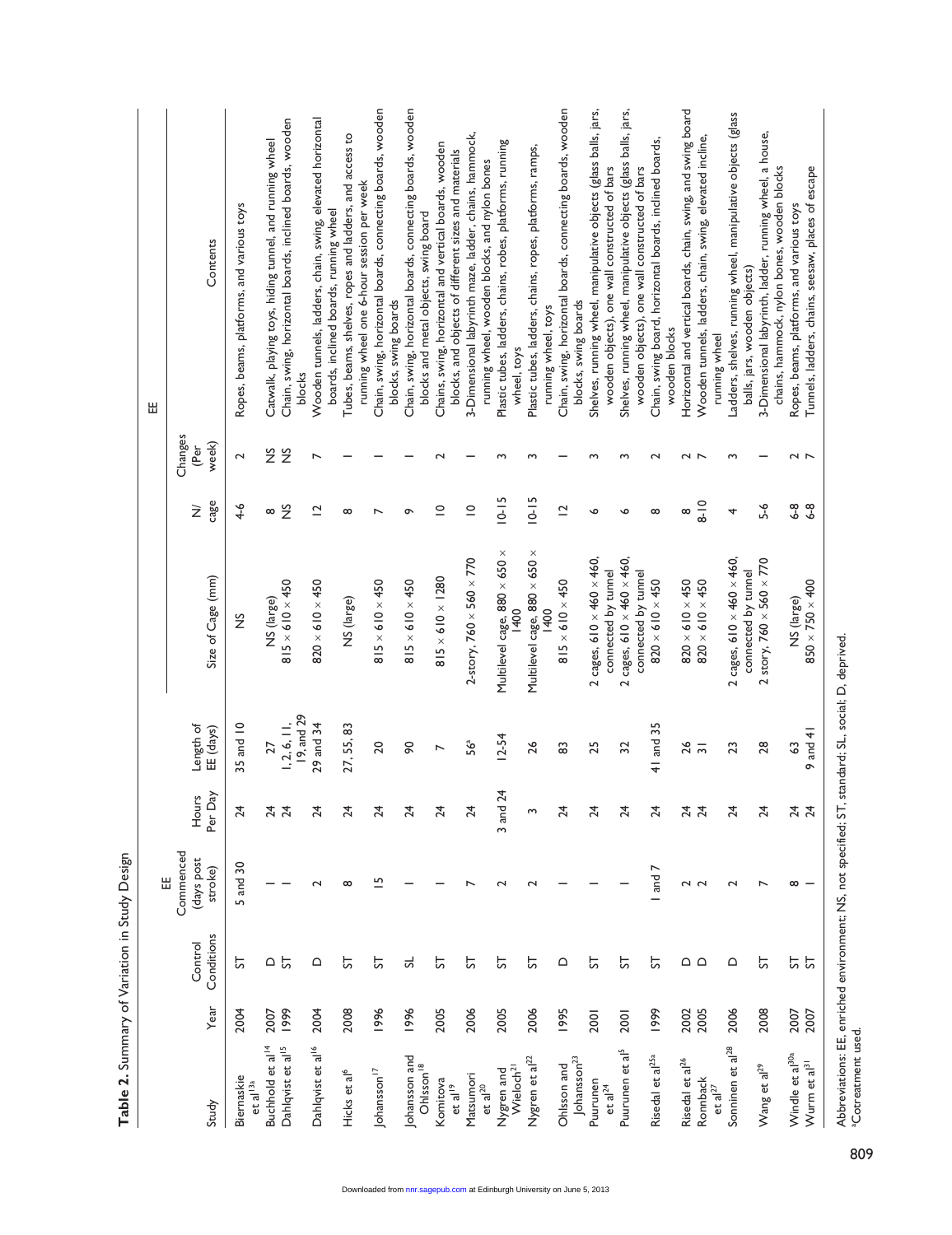The finding that EE-exposed animals showed better learning in those studies in which treatment allocation was properly randomized was unexpected. Most previous studies have shown an inverse relationship between randomization and overall effect size,  $8,37$  consistent with the principle that the lower the quality of the study, the greater the apparent benefit of the intervention. However, this finding was from a single exploratory analysis, and the result should be interpreted cautiously.

Although there has been a previous report of increased infarct size associated with early training and  $EE$ <sup>25</sup> this is the first study to show a small increase in infarct size with EE, even in the absence of early training. There were 4 studies included in the meta-analysis, which included an additional training component, but data from only one of these were suitable for inclusion in the estimate of infarct volume. This study did not commence training until the second week postsurgery and indeed showed a trend toward smaller infarcts in treatment animals<sup>20</sup> (see Figure 4). The overall effect of  $EE$  on infarct volume was small (8% increase) but statistically significant. Lending robustness to the finding, 12 of 18 studies reported increased infarct volume of some degree, although none of the individual studies reported a statistically significant effect. The result suggests the possibility of increased late tissue loss (because EE did not commence until at least 24 hours after stroke induction), possibly contributed to by the stress of a new environment and social housing. Interestingly, the 3 experiments (presented in a single publication from the 1 laboratory) using the endothelin model, in which cell death has been reported to mature more slowly, did not show an increase in infarct volume.32 Other possibilities, such as a change in the rate of tissue repair, must also be considered as possible explanations for the apparent increase in infarct volume.

Unfortunately, great variability in experimental design across studies limited our ability to investigate any relationship between sensorimotor function or learning and infarct size. Results from observational and training animal models of stroke that have not included EEs indicate that larger lesions (measured during the chronic phase) are associated with more significant chronic neurological deficits, irrespective of method of stroke induction.<sup>38-40</sup> Although there are numerous studies indicating a moderate correlation between infarct size and functional outcome clinically,41-44 a recent review argues that such findings may be confounded by weak methodological design and a disregard for importance of location.45 Hence, given this evidence, the finding that exposure to an EE results in a small but significant increase in infarct volume raises the question of whether this finding is functionally significant and whether the apparent infarct expansion includes loss of any viable brain tissue. Regarding mortality, the point estimate for effect was 1.00, implying no effect; however, the wide CIs suggest some caution in interpretation.

Not all human poststroke functional outcomes can be assessed in animals (ie, speech, mood, and quality of life). However, these models are still of great value because the neurobehavioral tests used in the majority of studies include elements that address aspects of sensorimotor function and learning that are highly relevant to humans recovering from stroke (including coordination, proprioception, gait, skilled reach and accuracy, and spatial memory).

Most studies achieved a moderate quality score. These results are consistent with previous meta-analyses of studies using animal stroke models, with many published papers of low to moderate reported quality.<sup>8,37,46</sup> The small numbers of studies that reported randomization, blinded assessment of outcome, or a priori sample size calculations are concerning; however, for the first two, the results are substantially higher than those from studies of other disease models.<sup>47</sup> Nevertheless, these data suggest that several important aspects of experimental design are not yet routine in experimental studies. The CAMARADES quality scale was used in this analysis, not because it reflects commonly used factors in clinical trial design but because it reflects the likelihood of the experimental results being unbiased. It is hoped that the recent publication of good laboratory practice48 will address many of the quality issues raised from this study and encourage inclusion of all pertinent information in future publications.

General limitations to the technique of meta-analysis have been previously reviewed.7,37 Attempts were made in this meta-analysis to address a number of these issues by accounting for factors such as prospective and retrospective exclusion, the use of cotreatments, and consideration of the impact that interstudy and intrastudy heterogeneity had on both analysis design and interpretation. Additionally, considering that the experimental setup of an EE in animal models is by nature very complex, meaningful statistical analysis of the multitude of variations observed in the included studies was not possible. Finally, aspects such as negative publication bias and bias introduced from aspects of trial design were potential sources of falsely elevated benefits of intervention. Unfortunately, there were insufficient experiments to permit a formal assessment of the effect of publication bias using the Egger method.<sup>49</sup>

Overall, 6 publications $50-55$  were excluded because data for the experimental outcomes were either missing or were presented in a form inappropriate for statistical analysis (ie, medians or means without a SE or SD). Where necessary, investigators were contacted in an effort to maximize animal numbers and clarify experimental methodology; however, for the 6 above-mentioned studies, we were unable to obtain usable data. A limitation to the WMD meta-analysis method prevented the inclusion of data from 1 experiment for the rotating pole analysis.14 These data were included in the SMD meta-analysis used to estimate the pooled effect size for neurobehavioral scores.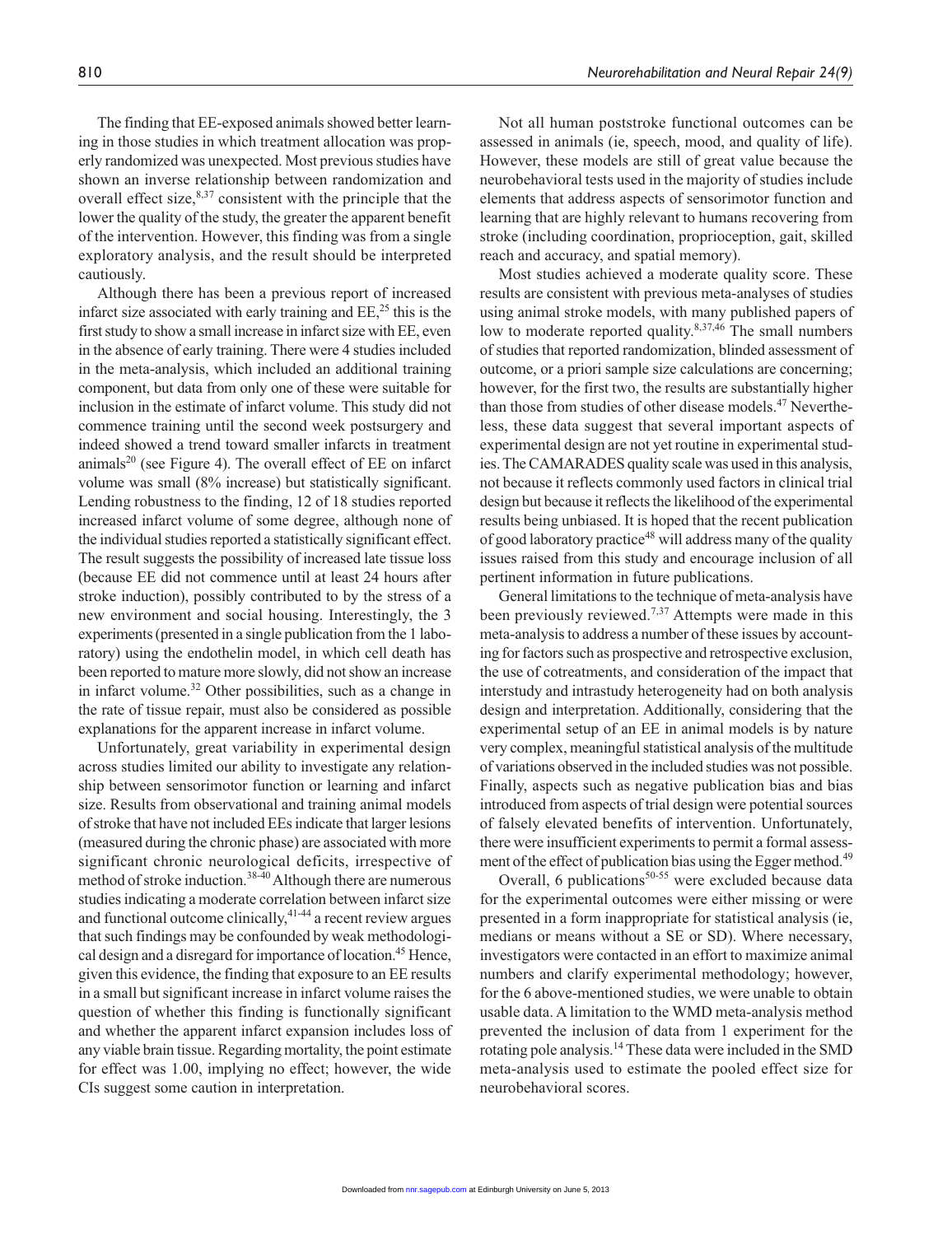The results from this study now give statistical support to the consensus that an EE aids in the recovery of motor functioning.2,3 However, this reopens the debate about whether control conditions in animal models are more representative of environmental deprivation than a "normal" environment. Standard housing conditions have improved significantly over the last 30 years (the main change being an increase in cage size to allow animals to stand on their hind legs), so the argument that EEs really highlight the negative consequences of environmental deprivation may be less relevant than in the past. Complicating this further is the difficulty in determining what constitutes a normal or natural environment for animals that have been bred specifically for, and therefore are possibly behaviorally adapted to, laboratory conditions.<sup>56</sup> Clearly, the degree of stimulation is much less than in rats living in a natural environment. This could also be argued for current medical and rehabilitation wards, as evidence continues to emerge that suggests that patients in these settings are relatively "environmentally deprived" compared with "freeliving" healthy people.<sup>57</sup>

The results of this meta-analysis provide strong evidence for the effectiveness of exposure to an EE in improving neurobehavioral score after experimental stroke. Future methodologically rigorous studies will be required to address the relative contribution of different components of the EE.

## **Implications**

Results from this systematic review and meta-analysis give strong support to the conclusions drawn by multiple small studies conducted over the past 15 years, which have shown that exposure to an EE following focal stroke enhances sensorimotor function. Given that the outcome of most interest clinically is poststroke function, the results of this metaanalysis are encouraging. The observed small increase in infarct volume has many potential explanations that may be unique to the experimental setup. This requires further investigation, but we do not believe that this should overshadow the observed functional benefits. Additionally, these conclusions may prompt clinicians to consider how physically, socially, and cognitively stimulating the environments of current human stroke survivors are—past studies suggest that many rehabilitation settings may in fact be relatively environmentally deprived compared with a normal human environment.57,58 Enrichment of these environments may require review of current policies, rearrangement of ward setups, rethinking of ward routines, and the provision of additional equipment. It seems unlikely that enrichment of the ward environment could do harm, and many may argue that an EE should be a standard rather than the comparison intervention in a clinical trial. We believe that it is reasonable to seek ways to translate this animal research to stroke rehabilitation.<sup>59</sup>

#### **Declaration of Conflicting Interests**

The author(s) declared no potential conflicts of interest with respect to the authorship and/or publication of this article.

#### **Funding**

The author(s) disclosed receipt of the following financial support for the research and/or authorship of this article: Heidi Janssen is supported by the University of Newcastle through the provision of a post graduate scholarship and by the Hunter Stroke Service. Dr N Spratt is supported by a health professional research fellowship from the National Health and Medical Research Committee and by the Greater Building Society/Hunter Medical Research Institute.

#### **References**

- 1. Hebb DO. The effects of early experience on problem solving at maturity. *Am Psychol*. 1947;2:306-307.
- 2. Nithianantharajah J, Hannan AJ. Enriched environments, experience-dependent plasticity and disorders of the nervous system. *Nat Rev Neurosci*. 2006;7:697-709.
- 3. Johansson BB. Brain plasticity and stroke rehabilitation: The Willis lecture. *Stroke*. 2000;31:223-230.
- 4. Sale A, Berardi N, Maffei L. Enrich the environment to empower the brain. *Trends Neurosci*. 2009;32:233-239.
- 5. Puurunen K, Jolkkonen J, Sirvio J, Haapalinna A, Sivenius J. Selegiline combined with enriched-environment housing attenuates spatial learning deficits following focal cerebral ischemia in rats. *Exp Neurol*. 2001;167:348-355.
- 6. Hicks AU, MacLellan CL, Chernenko GA, Corbett D. Longterm assessment of enriched housing and subventricular zone derived cell transplantation after focal ischemia in rats. *Brain Res*. 2008;1231:103-112.
- 7. Wheble PC, Sena ES, Macleod MR. A systematic review and meta-analysis of the efficacy of piracetam and piracetamlike compounds in experimental stroke. *Cerebrovasc Dis*. 2008;25:5-11.
- 8. van der Worp HB, Sena ES, Donnan GA, Howells DW, Macleod MR. Hypothermia in animal models of acute ischaemic stroke: a systematic review and meta-analysis. *Brain*. 2007;130(pt 12):3063-3074.
- 9. O'Collins VE, Macleod MR, Donnan GA, Horky LL, van der Worp BH, Howells DW. 1,026 Experimental treatments in acute stroke. *Ann Neurol*. 2006;59:467-477.
- 10. Macleod MR, O'Collins T, Howells DW, Donnan GA. Pooling of animal experimental data reveals influence of study design and publication bias. *Stroke*. 2004;35:1203-1208.
- 11. Higgins JP, Thompson SG, Deeks JJ, Altman DG. Measuring inconsistency in meta-analyses. *BMJ*. 2003;327:557-560.
- 12. Wang Y, Bontempi B, Hong SM, et al. A comprehensive analysis of gait impairment after experimental stroke and the therapeutic effect of environmental enrichment in rats. *J Cereb Blood Flow Metab*. 2008;28:1936-1950.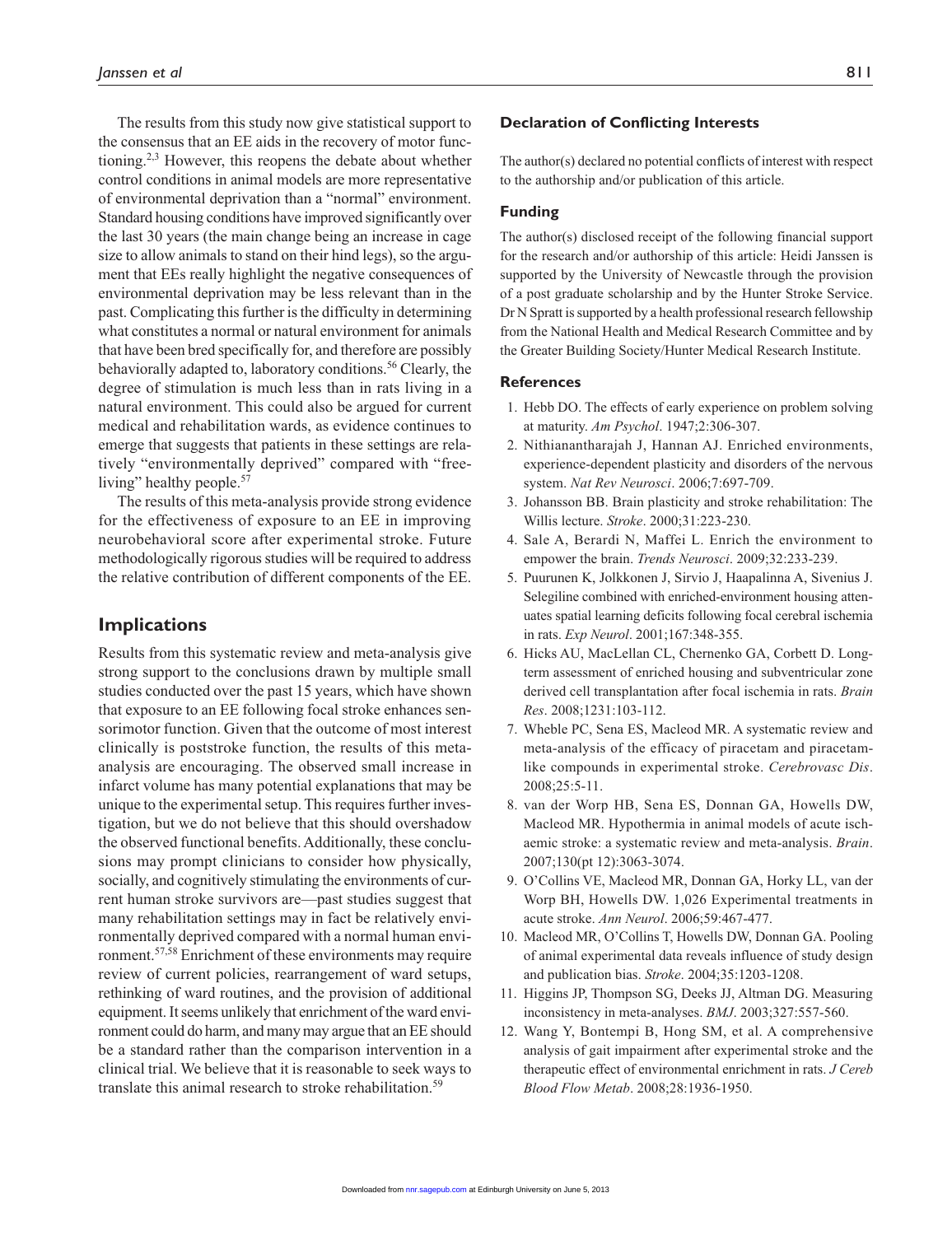- 13. Biernaskie J, Chernenko G, Corbett D. Efficacy of rehabilitative experience declines with time after focal ischemic brain injury. *J Neurosci*. 2004;24:1245-1254.
- 14. Buchhold B, Mogoanta L, Suofu Y, et al. Environmental enrichment improves functional and neuropathological indices following stroke in young and aged rats. *Restor Neurol Neurosci*. 2007;25:467-484.
- 15. Dahlqvist P, Zhao L, Johansson IM, et al. Environmental enrichment alters nerve growth factor-induced gene A and glucocorticoid receptor messenger RNA expression after middle cerebral artery occlusion in rats. *Neuroscience*. 1999;93:527-535.
- 16. Dahlqvist P, Ronnback A, Bergstrom S-A, Soderstrom I. Environmental enrichment reverses learning impairment in the Morris water maze after focal cerebral ischemia in rats. *Eur J Neurosci*. 2004;19:2288-2298.
- 17. Johansson BB. Functional outcome in rats transferred to an enriched environment 15 days after focal brain ischemia. *Stroke*. 1996;27:324-326.
- 18. Johansson BB, Ohlsson AL. Environment, social interaction, and physical activity as determinants of functional outcome after cerebral infarction in the rat. *Exp Neurol*. 1996;139:322-327.
- 19. Komitova M, Zhao LR, Gido G, Johansson BB, Eriksson P. Postischemic exercise attenuates whereas enriched environment has certain enhancing effects on lesion-induced subventricular zone activation in the adult rat. *Eur J Neurosci.* 2005;21:2397-2405.
- 20. Matsumori Y, Hong SM, Fan Y, et al. Enriched environment and spatial learning enhance hippocampal neurogenesis and salvages ischemic penumbra after focal cerebral ischemia. *Neurobiol Dis*. 2006;22:187-198.
- 21. Nygren J, Wieloch T. Enriched environment enhances recovery of motor function after focal ischemia in mice, and downregulates the transcription factor NGFI-A. *J Cereb Blood Flow Metab.* 2005;25:1625-1633.
- 22. Nygren J, Wieloch T, Pesic J, Brundin P, Deierborg T. Enriched environment attenuates cell genesis in subventricular zone after focal ischemia in mice and decreases migration of newborn cells to the striatum. *Stroke*. 2006;37:2824-2829.
- 23. Ohlsson AL, Johansson BB. Environment influences functional outcome of cerebral infarction in rats. *Stroke*. 1995;26: 644-649.
- 24. Puurunen K, Jolkkonen J, Sirvio J, Haapalinna A, Sivenius J. An alpha(2)-adrenergic antagonist, atipamezole, facilitates behavioral recovery after focal cerebral ischemia in rats. *Neuropharmacology*. 2001;40:597-606.
- 25. Risedal A, Zeng J, Johansson BB. Early training may exacerbate brain damage after focal brain ischemia in the rat. *J Cereb Blood Flow Metab*. 1999;19:997-1003.
- 26. Risedal A, Mattsson B, Dahlqvist P, Nordborg C, Olsson T, Johansson BB. Environmental influences on functional outcome after a cortical infarct in the rat. *Brain Res Bull*. 2002;58:315-321.
- 27. Ronnback A, Dahlqvist P, Svensson P-A, et al. Gene expression profiling of the rat hippocampus one month after focal cerebral ischemia followed by enriched environment. *Neurosci Lett*. 2005;385:173-178.
- 28. Sonninen R, Virtanen T, Sivenius J, Jolkkonen J. Gene expression profiling in the hippocampus of rats subjected to focal cerebral ischemia and enriched environment housing. *Restor Neurol Neurosci*. 2006;24:17-23.
- 29. Wang Y, Bontempi B, Hong SM, et al. A comprehensive analysis of gait impairment after experimental stroke and the therapeutic effect of environmental enrichment in rats. *J Cereb Blood Flow Metab*. 2008;28:1936-1950.
- 30. Windle V, Power A, Corbett D. Norepinephrine depletion facilitates recovery of function after focal ischemia in the rat. *Eur J Neurosci*. 2007;26:1822-1831.
- 31. Wurm F, Keiner S, Kunze A, Witte OW, Redecker C. Effects of skilled forelimb training on hippocampal neurogenesis and spatial learning after focal cortical infarcts in the adult rat brain. *Stroke*. 2007;38:2833-2840.
- 32. Puurunen K, Sirvio J, Koistinaho J, et al. Studies on the influence of enriched-environment housing combined with systemic administration of an alpha2-adrenergic antagonist on spatial learning and hyperactivity after global ischemia in rats. *Stroke*. 1997;28:623-631.
- 33. Nguyen AP, Arvanitidis AP, Colbourne F. Failure of estradiol to improve spontaneous or rehabilitation-facilitated recovery after hemorrhagic stroke in rats. *Brain Res*. 2008;1193:109-119.
- 34. Auriat AM, Colbourne F. Influence of amphetamine on recovery after intracerebral hemorrhage in rats. *Behav Brain Res*. 2008;186:222-229.
- 35. Gobbo OL, O'Mara SM. Impact of enriched-environment housing on brain-derived neurotrophic factor and on cognitive performance after a transient global ischemia. *Behav Brain Res.* 2004;152:231-241.
- 36. Belayev A, Saul I, Liu Y, et al. Enriched environment delays the onset of hippocampal damage after global cerebral ischemia in rats. *Brain Res*. 2003;964:121-127.
- 37. Macleod MR, van der Worp HB, Sena ES, Howells DW, Dirnagl U, Donnan GA. Evidence for the efficacy of NXY-059 in experimental focal cerebral ischaemia is confounded by study quality. *Stroke*. 2008;39:2824-2829.
- 38. Ashioti M, Beech JS, Lowe AS, Hesselink MB, Modo M, Williams SC. Multi-modal characterisation of the neocortical clip model of focal cerebral ischaemia by MRI, behaviour and immunohistochemistry. *Brain Res*. 2007;1145:177-189.
- 39. Alaverdashvili M, Moon SK, Beckman CD, Virag A, Whishaw IQ. Acute but not chronic differences in skilled reaching for food following motor cortex devascularization vs. photothrombotic stroke in the rat. *Neuroscience*. 2008;157: 297-308.
- 40. Gonzalez CL, Kolb B. A comparison of different models of stroke on behaviour and brain morphology. *Eur J Neurosci*. 2003;18:1950-1962.